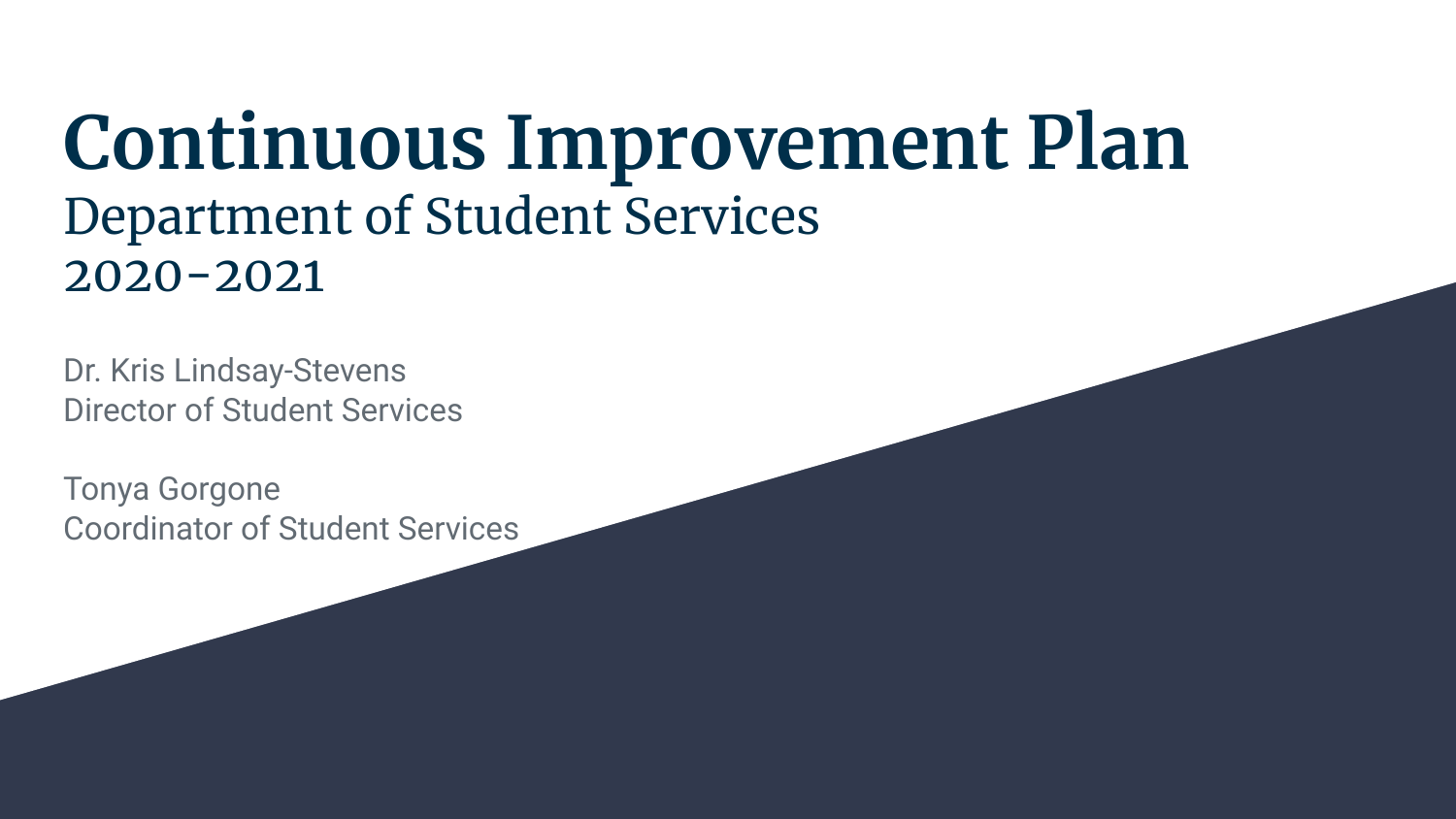## Goal 1:

### Improve the Mental Wellness of Students

(Year 3)

This is the 3rd year of 3-year plan.

Momentum was interrupted last year due to Covid. As a result, we are continuing our focus on students in grades 6-12.

The mental health committee meets monthly and consists of school psychologists, social workers, and school counselors at all grade levels.

Goal: All schools will use effective, consistent, research-based practices when working with students, particularly those in crisis or at-risk for possible harm.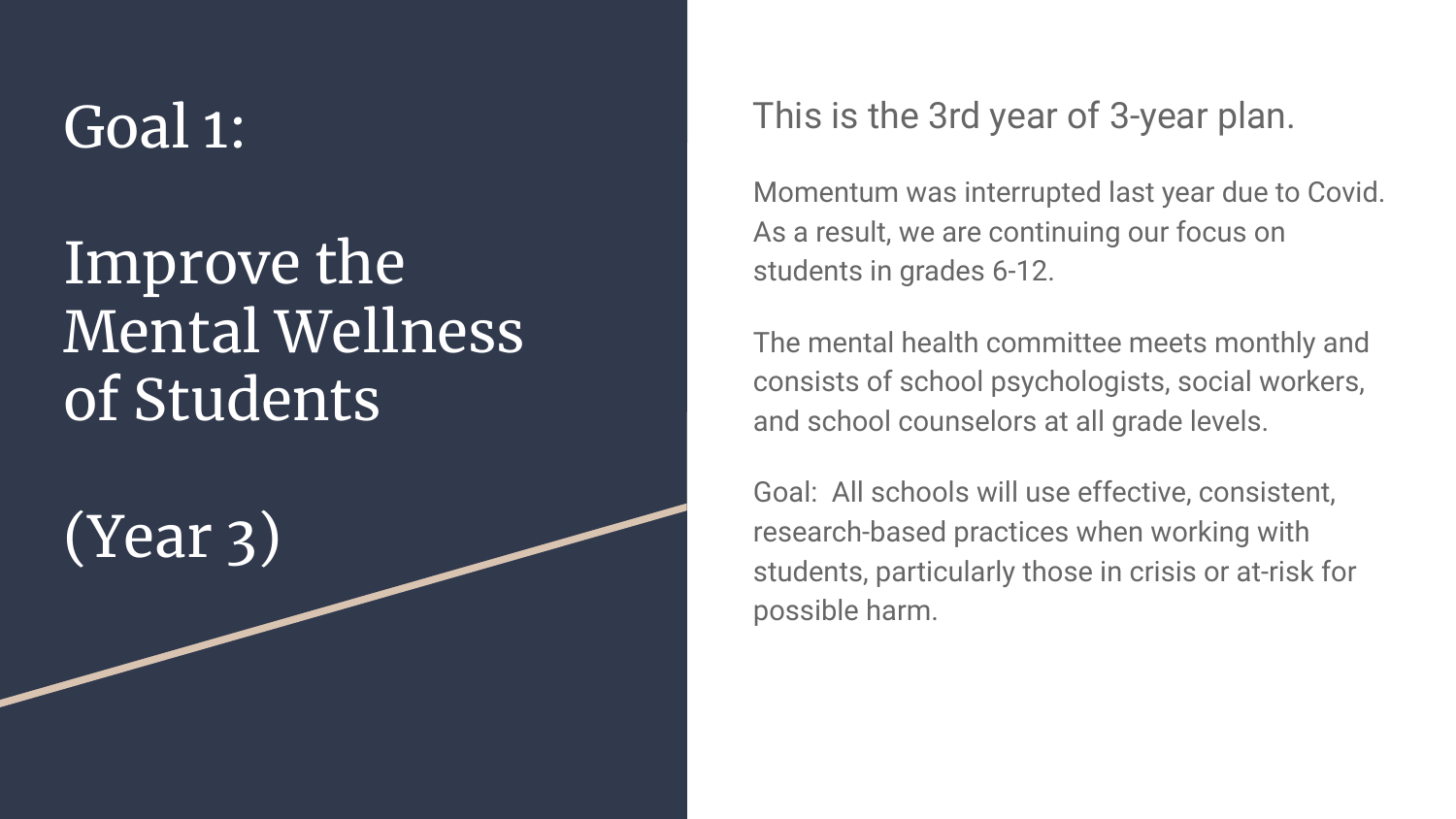## Goal 1:

### Improve the Mental Wellness of Students

(Year 3)

#### Actions:

- Coordinate professional development on suicide prevention and intervention to faculty working with students in grades 6-12.
- Select a social, emotional, behavioral screening system for students in grades 6-12.
- Select a social, emotional, behavioral curriculum to be implemented for students in grades 6-12.
- Collaborate closely with Effective School Solutions to ensure the effective implementation of the program.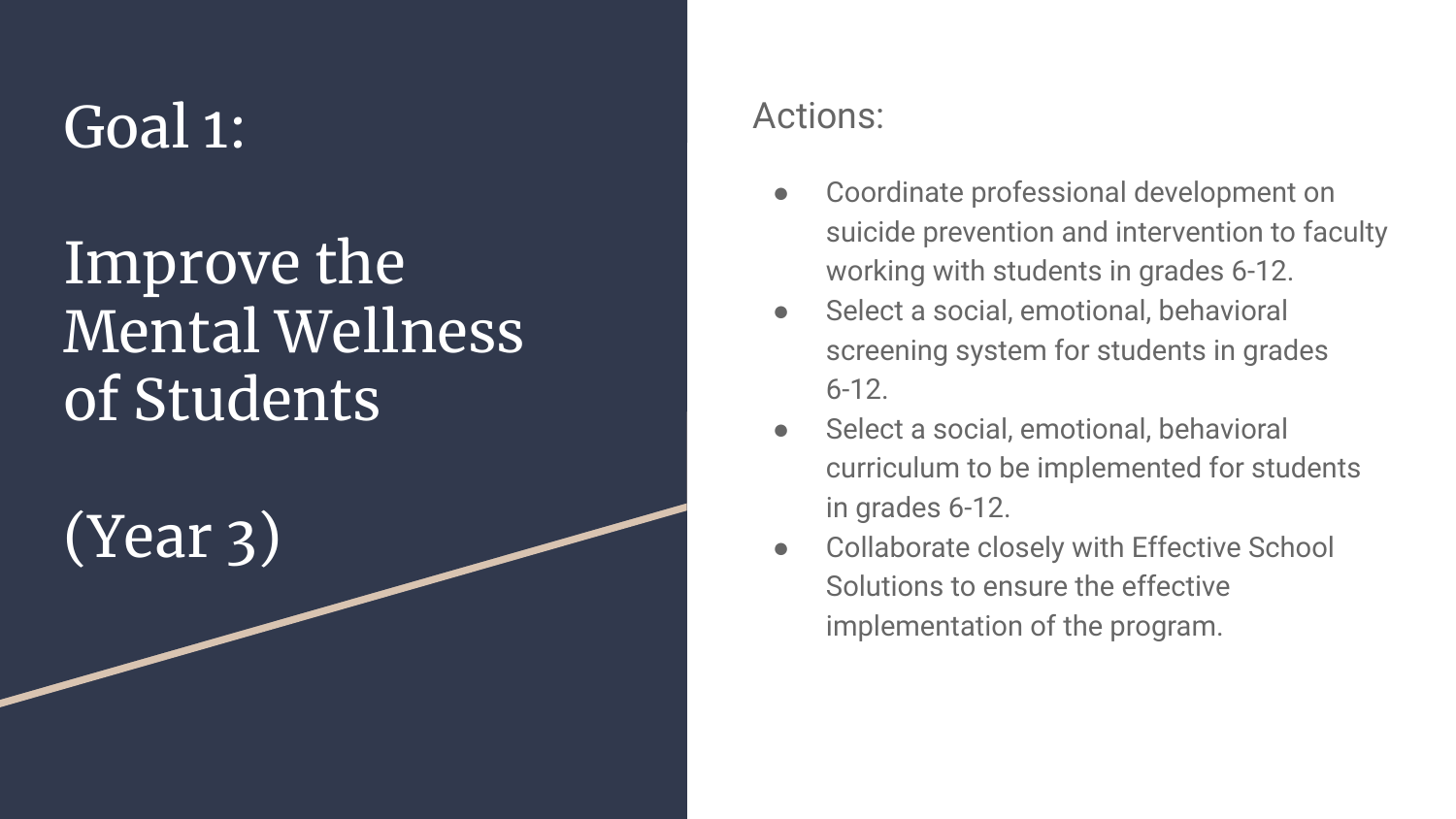## Goal 2:

Improve the provision of nursing services to students<sup>1</sup>

(Year 1)

#### Actions:

- Partner with LEARN to conduct a nursing audit of all district health offices.
- Identify an online HIPAA compliant medical documentation system to by utilized in all health offices.
- Develop a schedule for conducting required screenings and other health office responsibilities to ensure that all CSDE requirements are being met.
- Ensure the consistent practices are in place in all health offices.
- Identify appropriate staffing for all health offices.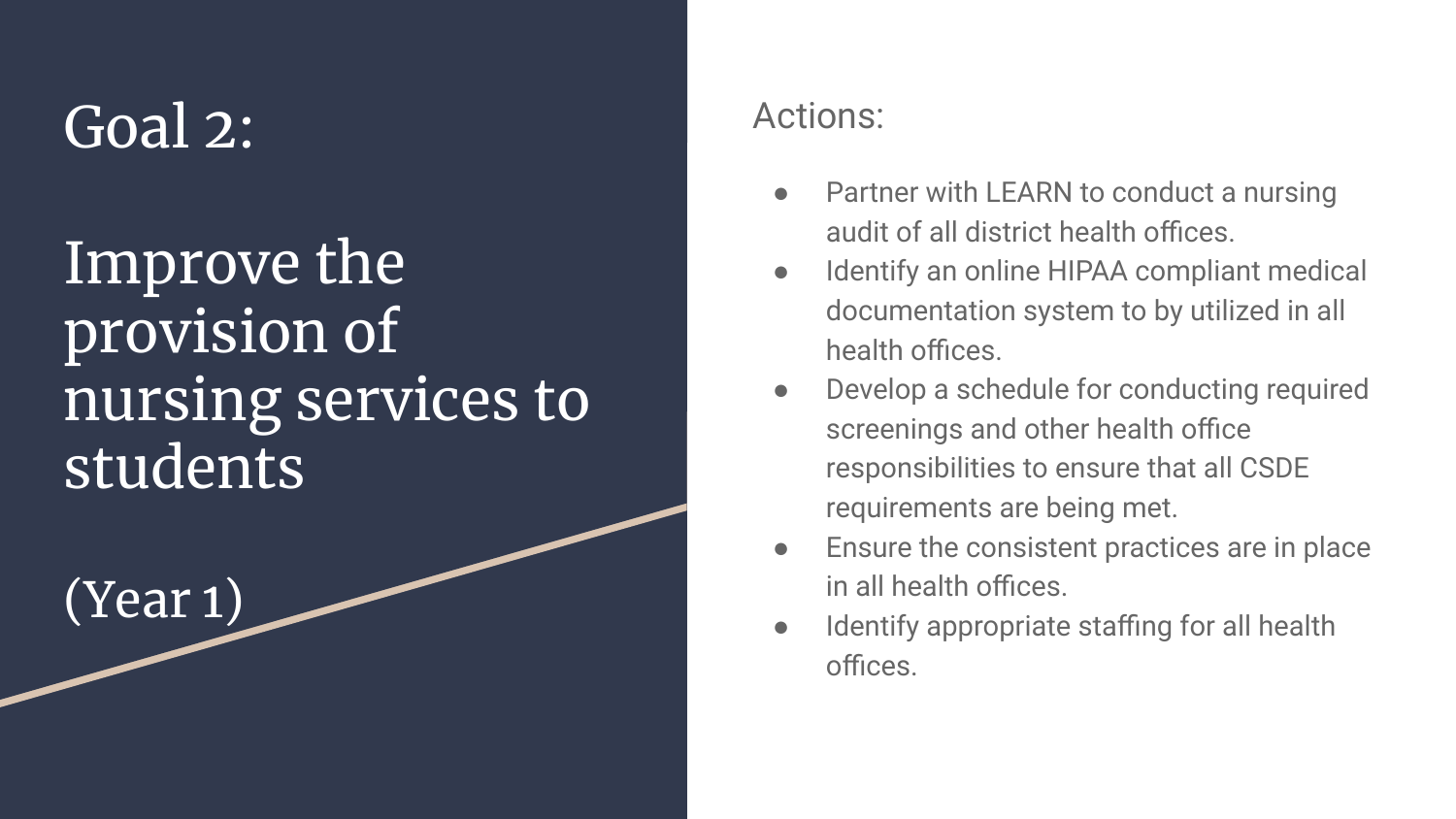# Goal 3:

Continue to make improvements to the preschool program

(Year 2)

#### Actions:

- Select and propose a new developmentally appropriate preschool playground so support the play skills and motor skills of students.
- Partner with LEARN for technical assistance to assess the structure of the preschool program (e.g. use of time, space, classroom management, etc.).
- Increase opportunities for some students to have extended school day services.
- Review Extended School Year (e.g. summer school) eligibility criteria.
- Identify ways to increase enrollment of typical peers (50-50 ratio).